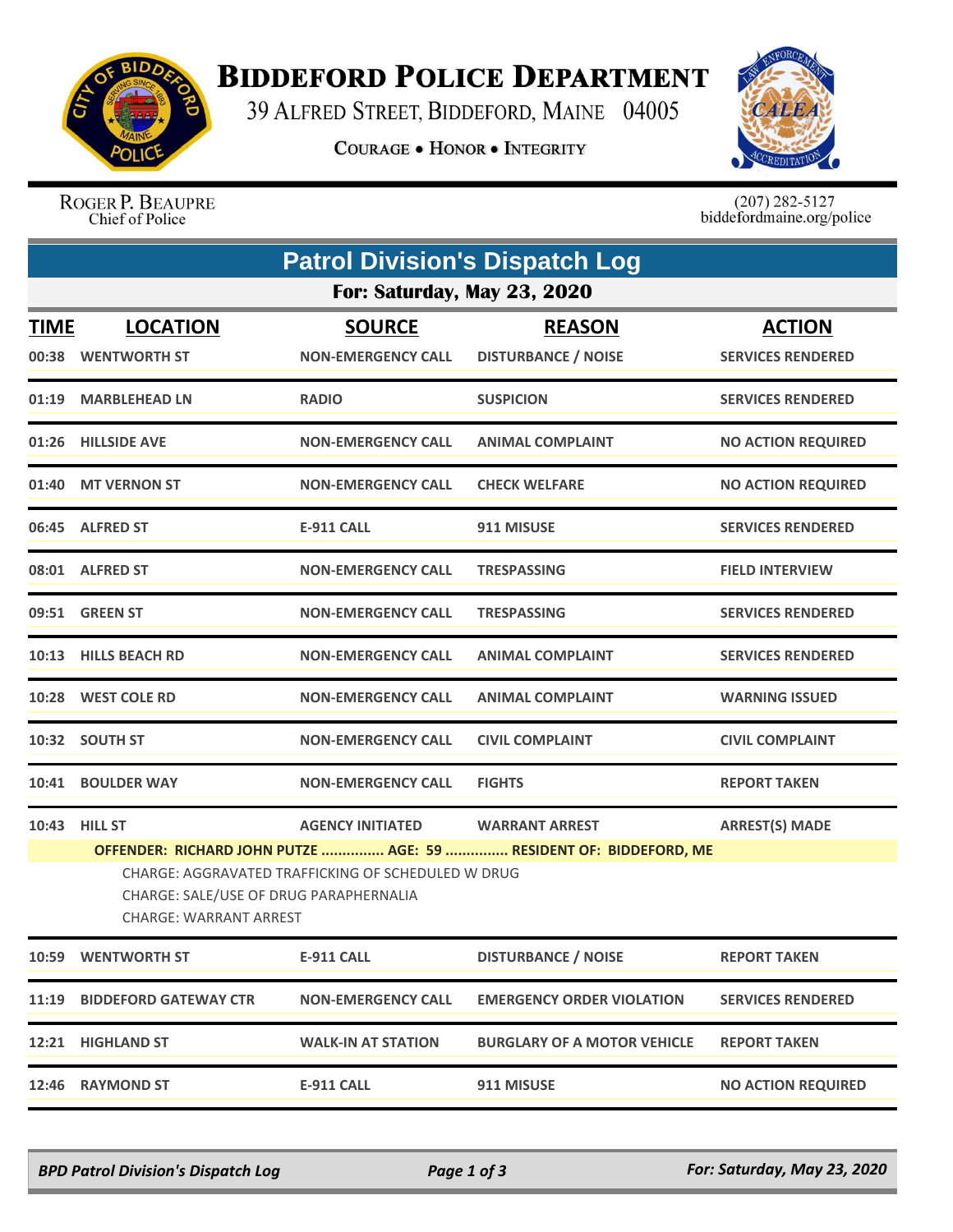| <b>TIME</b> | <b>LOCATION</b>                  | <b>SOURCE</b>             | <b>REASON</b>                                                | <b>ACTION</b>             |
|-------------|----------------------------------|---------------------------|--------------------------------------------------------------|---------------------------|
|             | 13:35 ALFRED ST                  | <b>NON-EMERGENCY CALL</b> | <b>CRIMINAL MISCHIEF</b>                                     | <b>SERVICES RENDERED</b>  |
|             | 13:38 FOSS ST                    | <b>WALK-IN AT STATION</b> | <b>CRIM THREAT / TERRORIZING</b>                             | <b>REPORT TAKEN</b>       |
|             | 13:48 ALFRED ST                  | <b>NON-EMERGENCY CALL</b> | <b>HARASSMENT</b>                                            | <b>CIVIL COMPLAINT</b>    |
|             | 13:52 GRANITE ST                 | <b>AGENCY INITIATED</b>   | <b>ANIMAL COMPLAINT</b>                                      | <b>SERVICES RENDERED</b>  |
|             | 14:05 TWIN ISLAND DR             | <b>AGENCY INITIATED</b>   | <b>SUSPICION</b>                                             | <b>SERVICES RENDERED</b>  |
|             | 14:08 POOL ST                    | <b>NON-EMERGENCY CALL</b> | <b>SUSPICION</b>                                             | <b>SERVICES RENDERED</b>  |
|             | 14:40 HIGH ST                    | <b>NON-EMERGENCY CALL</b> | <b>TRESPASSING</b>                                           | <b>SERVICES RENDERED</b>  |
|             | 15:01 ALFRED ST                  | <b>NON-EMERGENCY CALL</b> | <b>ANIMAL COMPLAINT</b>                                      | <b>CIVIL COMPLAINT</b>    |
|             | 15:01 BRIDGE RD                  | <b>E-911 CALL</b>         | 911 MISUSE                                                   | <b>DISPATCH HANDLED</b>   |
|             | <b>15:16 THATCHER BROOK LN</b>   | <b>E-911 CALL</b>         | 911 MISUSE                                                   | <b>SERVICES RENDERED</b>  |
|             | <b>16:58 GUINEA RD</b>           | <b>E-911 CALL</b>         | 911 MISUSE                                                   | <b>NO ACTION REQUIRED</b> |
|             | 17:00 SOUTH ST                   | <b>NON-EMERGENCY CALL</b> | <b>HARASSMENT</b>                                            | <b>CIVIL COMPLAINT</b>    |
|             | 17:11 BACON ST                   | <b>E-911 CALL</b>         | <b>DOMESTIC COMPLAINTS</b>                                   | <b>REPORT TAKEN</b>       |
|             | 20:35 WEST ST                    | <b>WALK-IN AT STATION</b> | <b>CHECK WELFARE</b>                                         | <b>SERVICES RENDERED</b>  |
|             | 20:38 PRECOURT ST + ELM ST       | <b>AGENCY INITIATED</b>   | <b>TRAFFIC OFFENSES</b>                                      | <b>WARNING ISSUED</b>     |
|             | <b>20:51 HILL ST</b>             | <b>E-911 CALL</b>         | 911 MISUSE                                                   | <b>NO ACTION REQUIRED</b> |
|             | 21:09 PROSPECT ST                | <b>NON-EMERGENCY CALL</b> | <b>FIREWORKS COMPLAINT</b>                                   | <b>NEGATIVE CONTACT</b>   |
|             | 21:25 GREEN ST + MASON ST        | <b>NON-EMERGENCY CALL</b> | <b>SUSPICION</b>                                             | <b>UNFOUNDED</b>          |
|             | 21:30 LORD JASON DR              | E-911 CALL                | 911 MISUSE                                                   | <b>DISPATCH HANDLED</b>   |
|             | 21:55 HORRIGAN CT                | <b>NON-EMERGENCY CALL</b> | <b>SUSPICION</b>                                             | <b>SERVICES RENDERED</b>  |
|             | 22:11 GREEN ST + CRESCENT ST     | <b>AGENCY INITIATED</b>   | <b>MISSING PERSON</b>                                        | <b>SERVICES RENDERED</b>  |
|             | 22:42 ANDREWS RD                 | E-911 CALL                | 911 MISUSE                                                   | <b>NO ACTION REQUIRED</b> |
|             | 22:45 MAIN ST                    | <b>NON-EMERGENCY CALL</b> | <b>SUSPICION</b>                                             | <b>GONE ON ARRIVAL</b>    |
| 22:47       | <b>MIDDLE ST + POOL ST</b>       | <b>NON-EMERGENCY CALL</b> | <b>DISTURBANCE / NOISE</b>                                   | <b>CITATION ISSUED</b>    |
|             | <b>CHARGE: CRIMINAL MISCHIEF</b> |                           | OFFENDER: BILLY R DONER  AGE: 21  RESIDENT OF: BIDDEFORD, ME |                           |
|             |                                  |                           |                                                              |                           |

*BPD Patrol Division's Dispatch Log Page 2 of 3 For: Saturday, May 23, 2020*